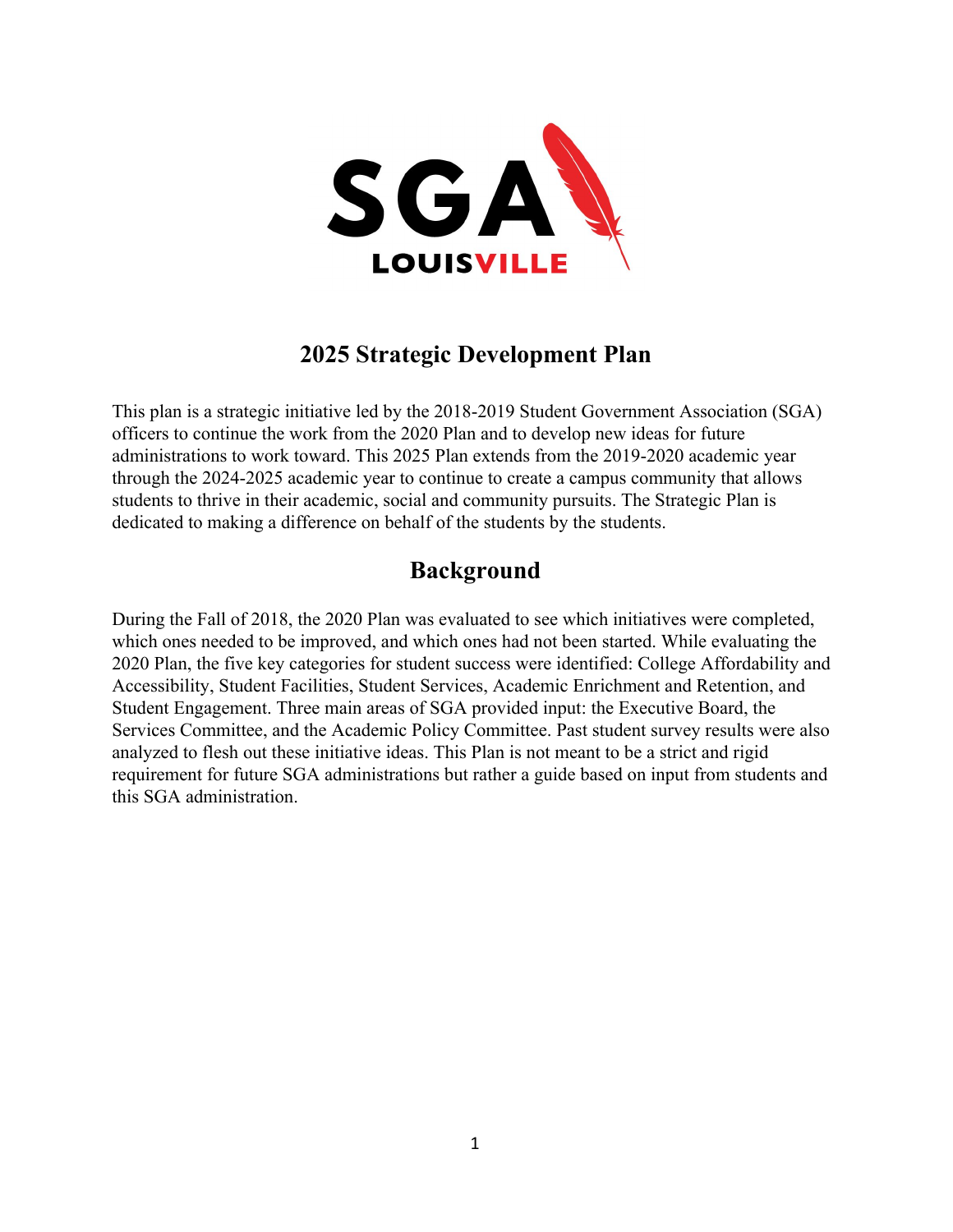# **Contents**

| <b>College Affordability and Accessibility</b>                                                                 | 4 |
|----------------------------------------------------------------------------------------------------------------|---|
| Goal: Reduce the Loss of Student Scholarships<br>Goal: Allow students more freedom to choose their meal plans. |   |
| Goal: Improve Student Fee Transparency                                                                         |   |
| Goal: Implement a Textbook Checkout Program                                                                    |   |
| Goal: Reduce Student Fees                                                                                      |   |
| <b>Student Facilities</b>                                                                                      | 6 |
| Goal: Improve the Cultural Center                                                                              |   |
| Goal: Expand On-Campus Housing to Accommodate a Growing Student Body                                           |   |
| Goal: Improve Bike Infrastructure                                                                              |   |
| Goal: Improve Housing for Students with Families                                                               |   |
| Goal: Improve Study Spaces for Students                                                                        |   |
| Goal: Increase Outdoor Space & Amenities on Belknap and Health Sciences Campuses                               |   |
| Goal: Renovate Outdated Classrooms and Lab Facilities                                                          |   |
| <b>Student Services</b>                                                                                        | 9 |
| Goal: Improve Student Parking                                                                                  |   |
| Goal: Improve Student Housing                                                                                  |   |
| $\begin{array}{ccc} 1 & I & O & I \end{array}$                                                                 |   |

Goal: Improve Sustainability Measures Goal: Improve Campus Safety Goal: Improve Campus Health Goal: Improve the Campus Alert System

## **Academic Enrichment and Retention 12**

Goal: Improve Advising Goal: Increase Faculty Blackboard Usage Goal: Improve Course Evaluations Goal: Expand Midterm Evaluations Policy via CardSmart to All Classes in All Colleges Goal: Develop consistency in grading policy Goal: Improve Research Opportunities Goal: Redevelop Gen 101 Courses Goal: Focus on Underserved Students Goal: Improve Experience for Commuter Students Goal: Improve Instructor Accountability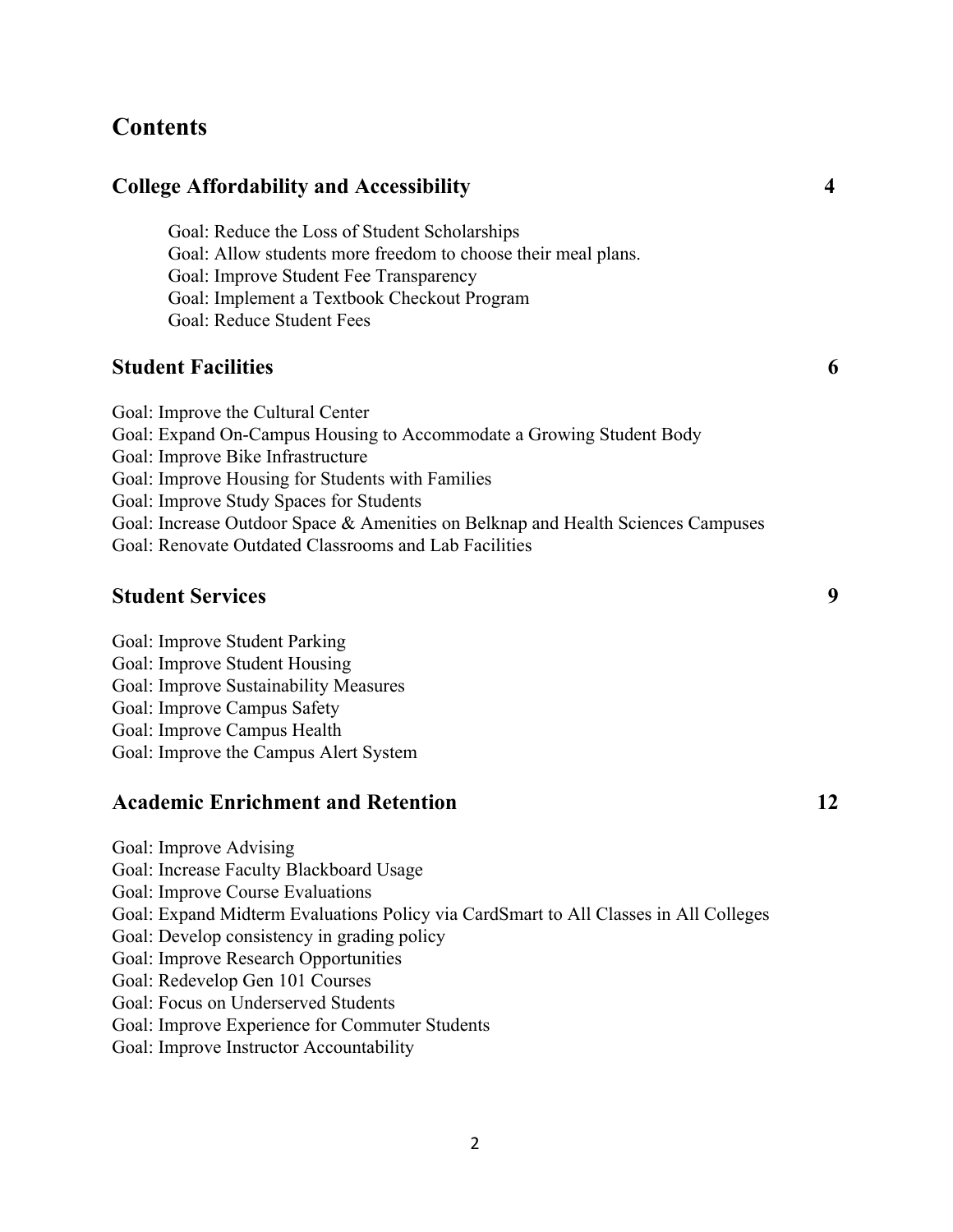| <b>Student Engagement</b>                                                         | 15 |
|-----------------------------------------------------------------------------------|----|
| Campus Engagement                                                                 | 15 |
| Goal: Improve SGA Elections                                                       |    |
| Goal: Rebrand SGA                                                                 |    |
| Goal: Improve Representation Within SGA                                           |    |
| Goal: Improve Campus Life and Involvement                                         |    |
| Civic Engagement                                                                  | 16 |
| Goal: Increase Student Involvement in Higher Education Policy Making and Advocacy |    |
| Goal: Encourage Voting in Local, State, and Federal Elections                     |    |
| Community Engagement                                                              | 17 |
| Goal: Continue to Collaborate with the Engage Lead Serve Board (ELSB)             |    |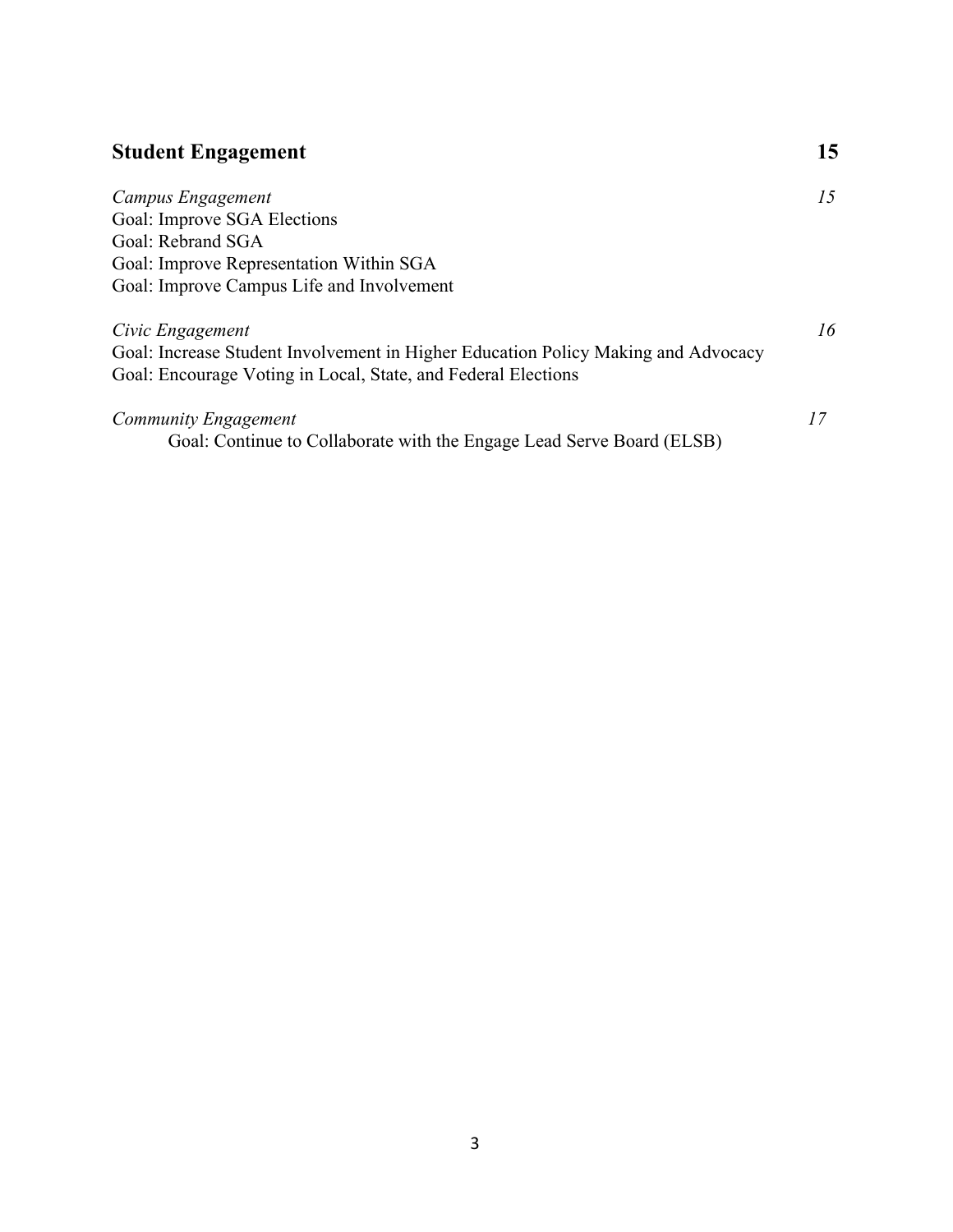# **College Affordability and Accessibility**

As a student body, we are conscious of the fact that the cost of college is far more than just monetary – although the monetary cost is perhaps the most significant. Students sacrifice time and energy to obtain an advanced degree. When the costs of college are prohibitive, the community as a whole suffers. With fewer students able to afford a higher education, Universities are less able to contribute well-trained and well-rounded graduates to the community. Higher education should be seen as an investment by all, for all. While this issue is especially pressing at the University of Louisville, it is not unique as Universities across the state are being forced to increase education costs. The SGA President should advocate for more freedom to opt-out of fees and more financial transparency.

### **Goal: Reduce the Loss of Student Scholarships**

Incoming freshmen often struggle when transitioning into college life. A student's first year on campus can be a particularly challenging one. Requiring probationary periods before losing scholarships will grant students extra time to adjust to more rigorous course work and requirements.

- **Outcome:** Implement a probationary period or an opportunity to take summer classes before losing a scholarship.
- **Outcome:** Advocate and support appropriate programs to support students in need after losing scholarships.
- **Outcome:** Assess the average GPA by major to evaluate the need for scholarship programs to weigh GPA requirements by major.

#### **Goal: Allow students more freedom to choose their meal plans.**

For some students, meal plans constitute an unnecessary burden. Allowing a wider variety of meal plans at different price points or allowing students to opt-out of a meal plan would help alleviate the burden.

**Outcome:** Allow a meal plan opt-out option for commuter students.

**Outcome:** Allow a meal plan opt-out option for students receiving government food benefits.

- **Outcome:** Allow students receiving government food benefits to use those benefits at all campus dining options.
- **Outcome:** Allow more meal plan options for on-campus students depending on their residence hall.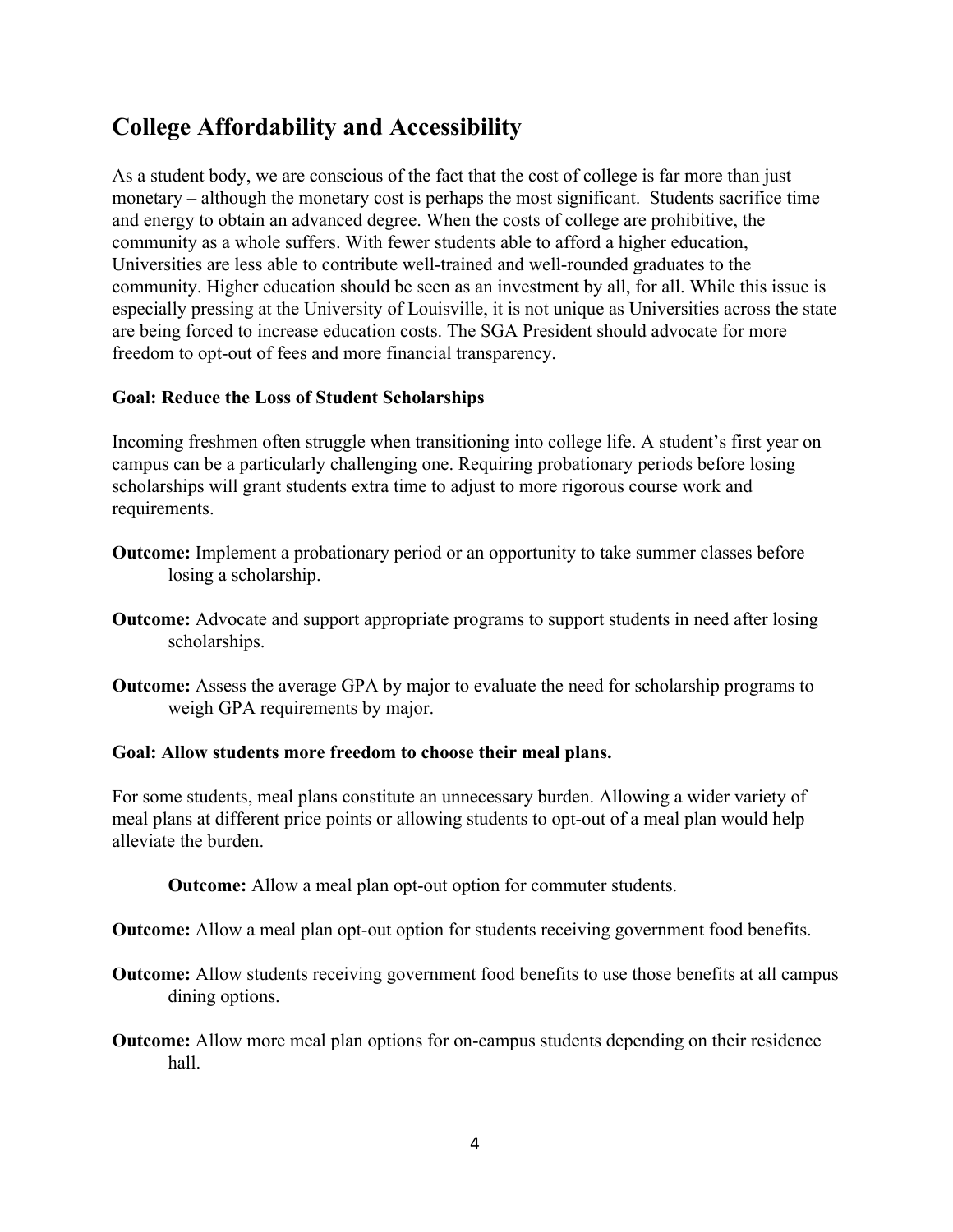**Outcome:** Implement a system that allows students to donate excess Flex Points and Meal Swipes.

- Allow the Cardinal Cupboard to accept donations of Flex Points and Meal Swipes.
- If the Cardinal Cupboard receives sufficient donations, a program to facilitate donations to food security organizations in the community may be appropriate.

### **Goal: Improve Student Fee Transparency**

Students should not only understand exactly what each of the fees they pay goes toward but they should also be able to provide feedback to the University Administration on the utility each fee provides.

- **Outcome:** Create a centralized, easily-accessible document that details what each student fees goes toward.
- **Outcome:** Create a formal process for students to petition specific fees and give feedback on their usefulness.
- **Outcome:** Create a formal process for students to request information about fees from the Task Force on Tuition and Fees.

### **Goal: Implement a Textbook Checkout Program**

Textbooks are a sizable expense for most students – and that expense continues to grow as textbook prices increase. To address these growing costs, SGA should work with the Campus Store, University Libraries, and faculty to increase awareness of the prohibitive costs of textbooks and to develop cheaper alternatives to expensive texts.

**Outcome:** Partner with the Campus Store and University Libraries to develop a program where students can checkout textbooks throughout the semester.

**Outcome:** Work with faculty to find cheaper alternatives to expensive textbooks.

#### **Goal: Reduce Student Fees**

Fees that do not promote student success should be eliminated.

**Outcome**: Continue to advocate for the reduction in the Student Athletics fee.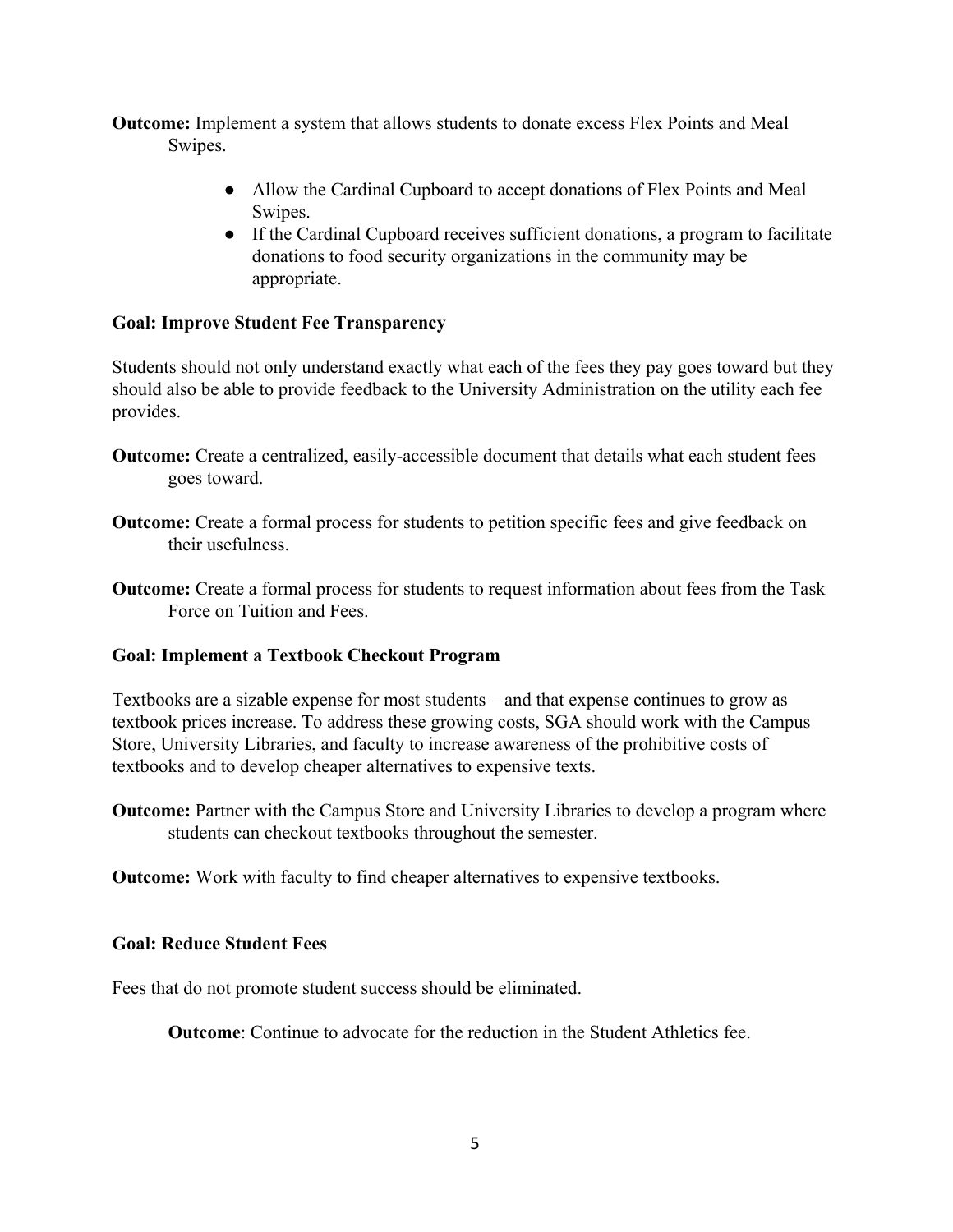# **Student Facilities**

Students deserve facilities that allow them to advance in their fields of study, learn with new technology and resources, and have a well-rounded college experience. The University must renovate its current buildings and build new facilities to accommodate the growing and changing campus. As the University continues to progress, it must also improve its academic spaces, cultural spaces, and recreational spaces. The Executive Vice President, the Services Vice President, and the Academic Vice President should advocate for these improvements to be made on campus. The goals within this section are funding dependent.

## **Goal: Improve the Cultural Center**

Diversity is one of the University of Louisville's greatest assets. Student Government should advocate for an inviting and inclusive center for students of all backgrounds in order to advance the University's commitment to fostering cultural appreciation on campus.

**Outcome:** Develop a plan for a new Cultural Center on campus.  $-$ number one priority.

## **Goal: Expand On-Campus Housing to Accommodate a Growing Student Body**

The classes of incoming freshmen are continuing to grow, and on-campus housing is becoming more and more limited because upperclassmen also want to live on campus. On-campus housing offers many sought after conveniences, but not all on-campus housing is up to date. Student Government should advocate for health and safety renovations on older housing buildings as well as reasonable housing rates.

**Outcome:** Advocate for the expedited demolition and reconstruction of Miller Hall and Threlkeld Hall.

**Outcome:** Advocate for the construction of new residence halls.

**Outcome:** Ensure the costs of living on campus are not prohibitive.

### **Goal: Improve Bike Infrastructure**

Adequate bike infrastructure ensures that students, faculty, and staff will be more safe riding bikes to and from campus and encourages more members of the campus community to choose biking as a more sustainable alternative to driving.

**Outcome:** Extend Old Louisville bike lanes through campus.

**Outcome:** Add bike lanes on the Health Sciences Campus.

**Outcome:** Expand the partnership with LouVelo.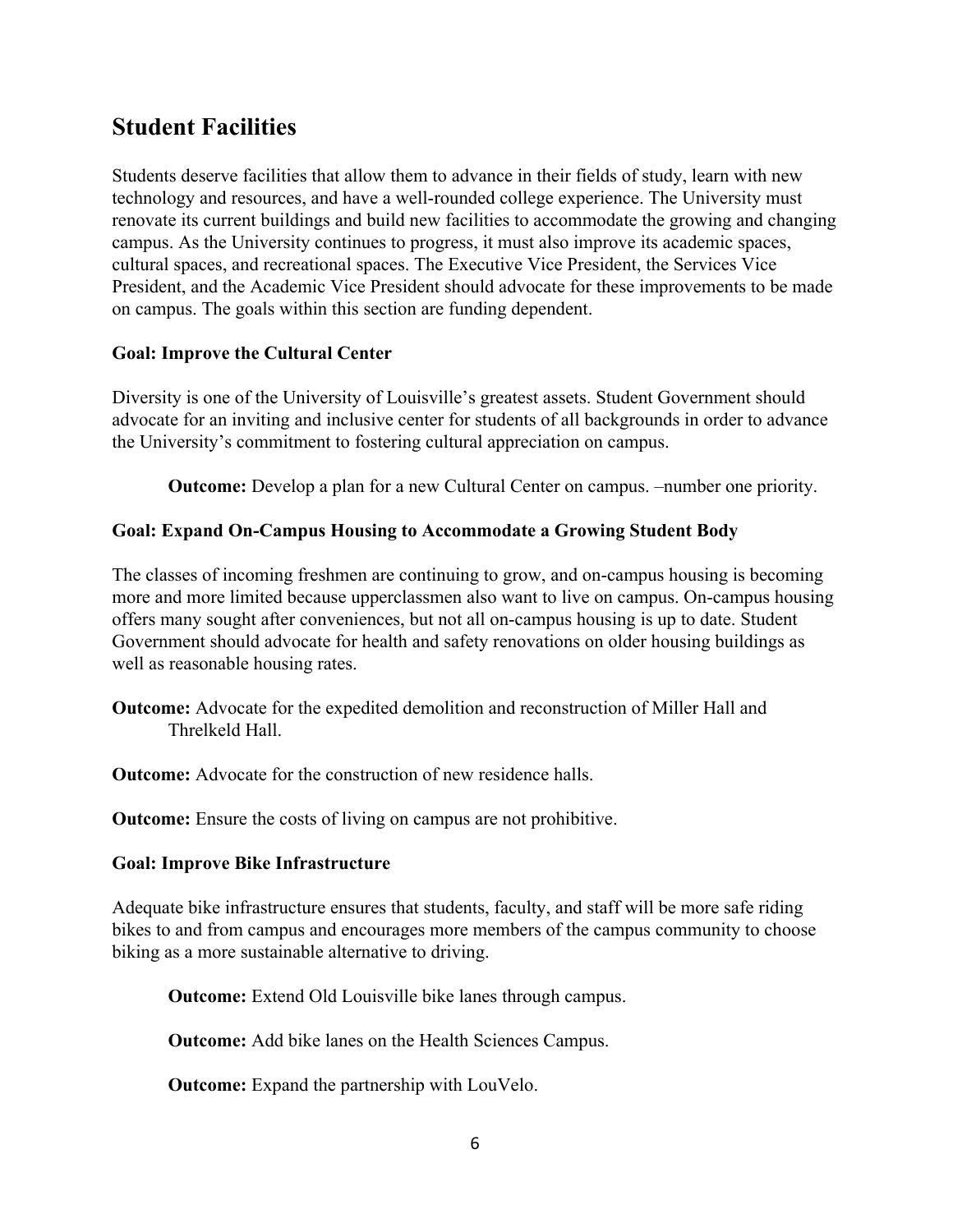### **Goal: Improve Housing for Students with Families**

Students with families often struggle to find housing options on or near campus. Student Government should advocate to improve housing options for these students to be able to pursue an advanced degree.

**Outcome:** Work with affiliated properties to develop lease options for parents and families.

**Outcome:** Assess University Tower Apartments to determine if space can be designated for students with families.

#### **Goal: Improve Study Spaces for Students**

College requires students to spend countless hours studying. Students should have access to a variety of study spaces with adequate resources to be conducive to student success.

**Outcome**: Advocate for the renovation of the second and fourth floors of Ekstrom Library when funds become available.

### **Goal: Increase Outdoor Space & Amenities on Belknap and Health Sciences Campuses**

Attractive and purposeful outdoor amenity space not only makes the University more attractive to prospective students – it also promotes a positive environment for current students, faculty and staff.

**Outcome:** Assess and develop streetscaping on the Health Sciences Campus.

**Outcome:** Redevelop pedestrian walkways on the Belknap Campus.

- **Outcome:** Renovate greenspace on the Health Sciences Campus, especially around the Quad and Abraham Flexner Way.
- **Outcome:** Continue pedestrian safety improvements on the Health Sciences Campus, especially pedestrian crossings, signage, and lighting.

**Outcome:** Improve outdoor lounge space on the Belknap and Health Sciences Campuses.

**Outcome:** Renovate Stansbury Park.

#### **Goal: Renovate Outdated Classrooms and Lab Facilities**

Students learn best in spaces designed to promote active learning and when they are able to use modern technology relevant to their field. Outdated classrooms and labs serve as an impediment to student success in the classroom and in their careers. Renovation priority should be based on building usage.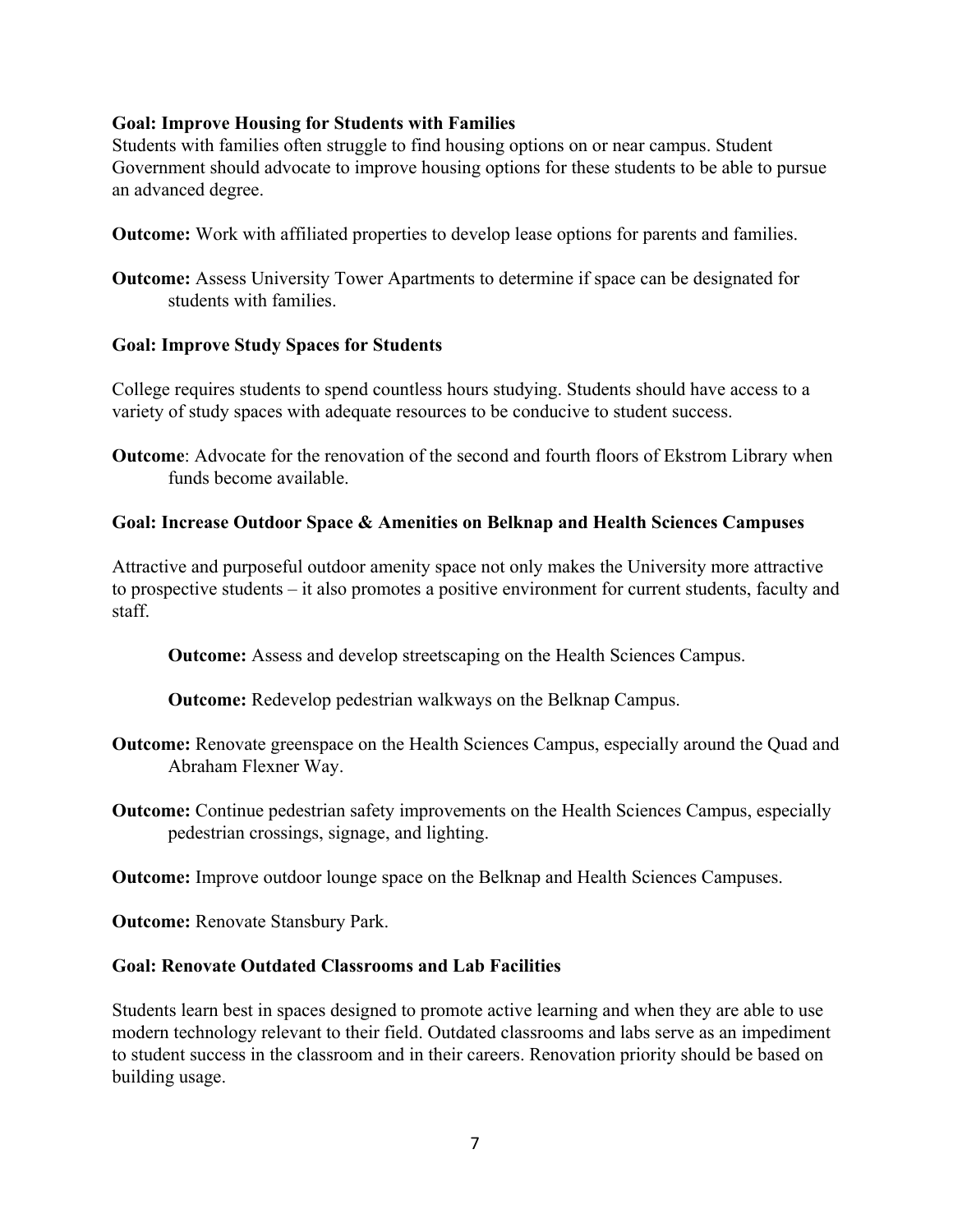- **●** Allen Courtroom
- **●** Ernst Hall, Room 101
- **●** Natural Sciences Building
- **●** Labs in Life Sciences Building
- **●** Chemistry labs on campus
- **●** Gottschalk and Ford Hall should be renovated to improve ADA compliance
- **●** Labs in Speed School
- **●** JB Speed Building, Room 100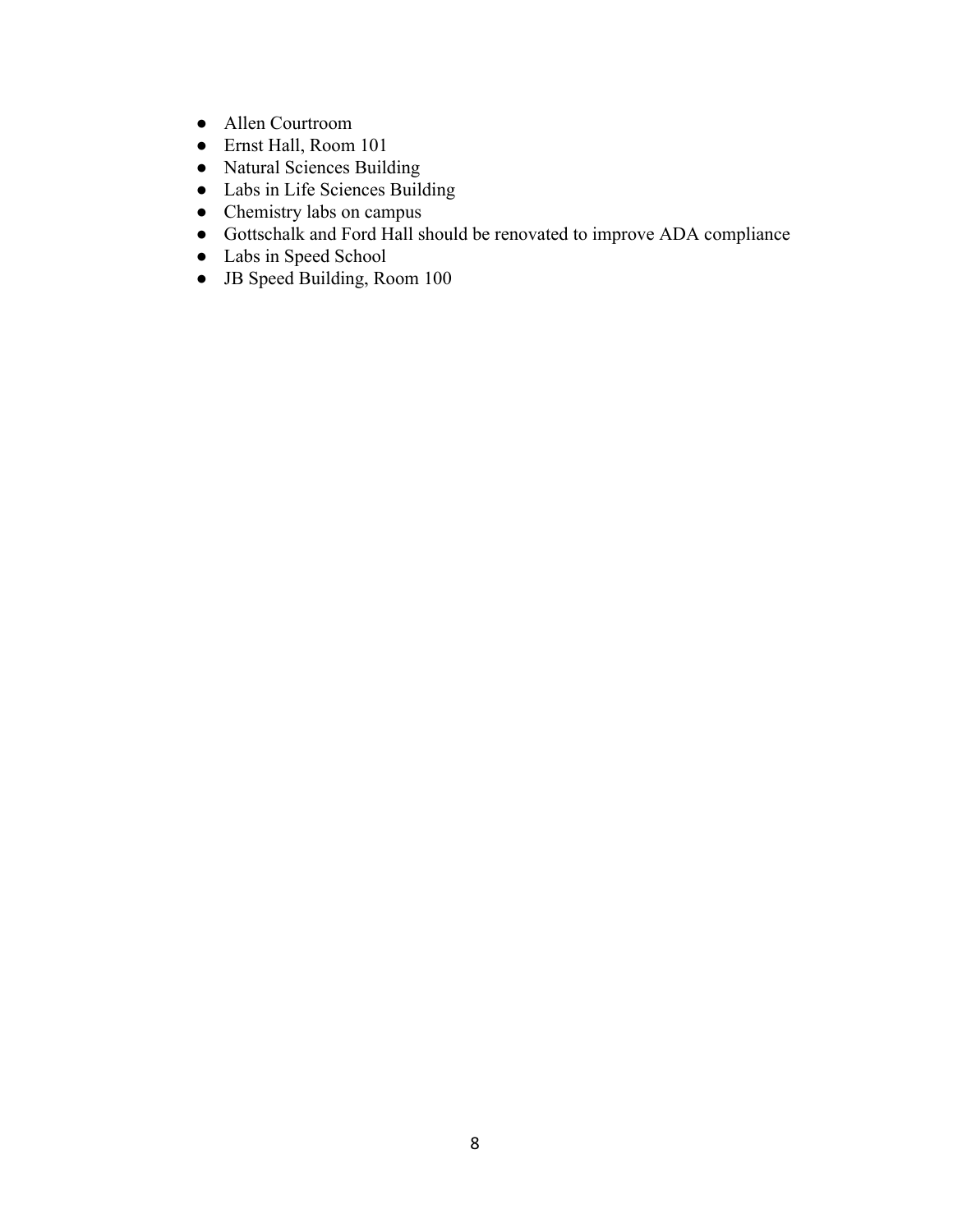# **Student Services**

Student Services encompass a broad range of services that are crucial to student life. While these goals cover a variety of services, each is important to ensuring that students at the University of Louisville are able to focus more on their studies and worry less about inconvenient amenities.

### **Goal: Improve Student Parking**

The University has always had a significant commuter population, and therefore a significant number of cars. However, the number of students living on and around campus continued to increase in addition to our commuter population, so affordable and convenient parking for students should remain a priority for the Student Government.

**Outcome:** Develop a discounted parking lot further from campus where on campus students can park their cars for long periods of time.

**Outcome:** Advocate for the cost of the stadium parking pass to remain low.

### **Goal: Improve Student Housing**

Housing is perhaps the most basic need of all students at the University. It is important that students have a variety of living options, but it is equally important that students are allowed to offer feedback for on-campus and affiliated properties.

Housing is an important aspect of all students associated with the University. It's important to allow for feedback and input from student experiences in all properties.

- **Outcome:** Create a committee within Campus Housing under the Assistant Director for Affiliated and Off Campus Housing to ensure student needs are represented on affiliated properties.
- **Outcome:** Improve the selection system for on-campus housing so upperclassmen are still able to live on campus.

#### **Goal: Improve Sustainability Measures**

Students at the University have advocated for more environmentally friendly policies and initiatives on campus, and they have asked the Student Government for support. Student Government should advocate for campus-wide sustainable policy changes as well as promoting student awareness of the issue.

**Outcome:** Advocate that the University fund the Climate Action Plan.

**Outcome:** Create a Sustainability Board within SGA that will allocate funds to sustainable projects on campus.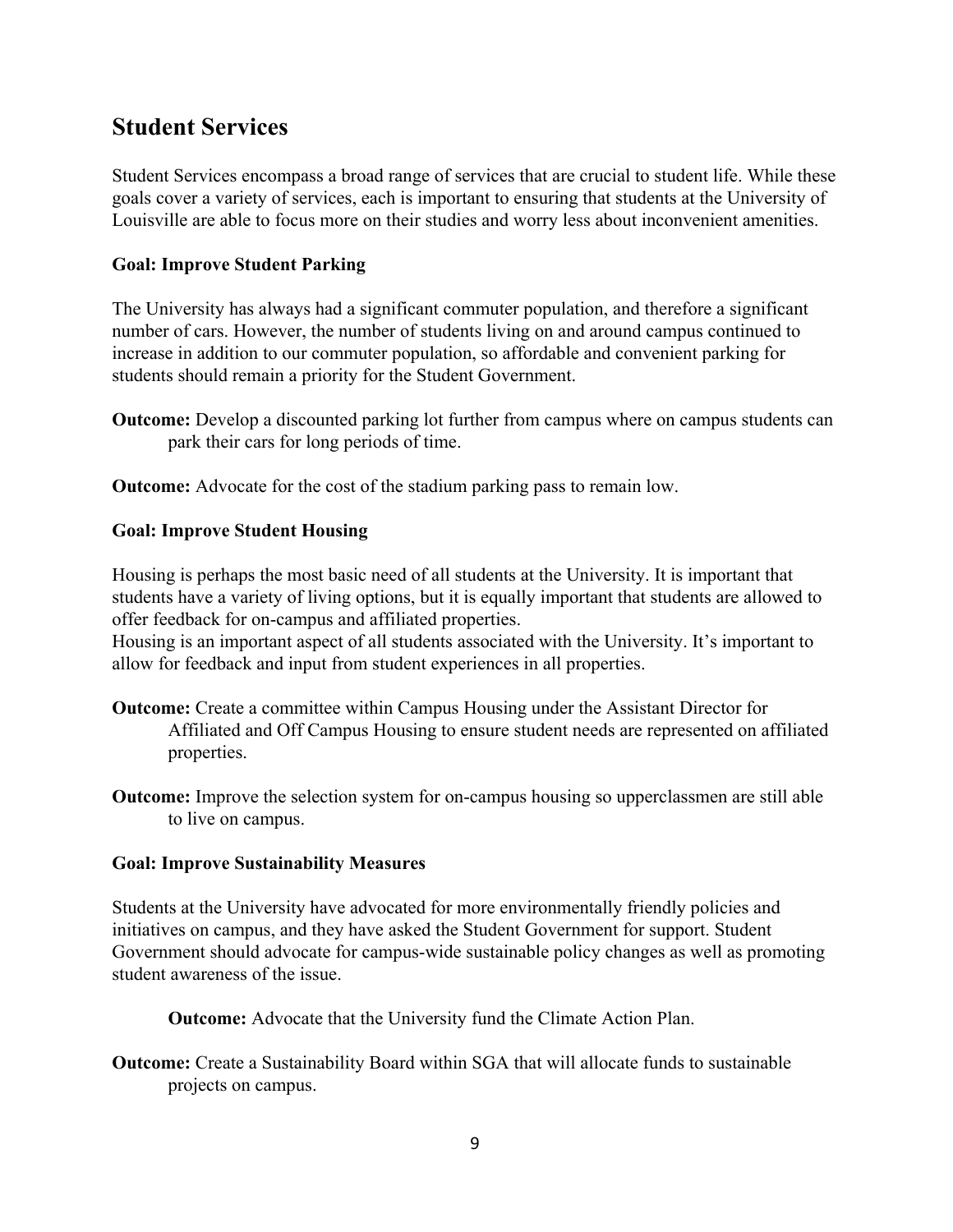### **Goal: Improve Campus Safety**

No student at the University of Louisville should fear for their safety while they are on campus or in their home. Student Government should work to develop and strengthen programs to improve student safety on campus.

- **Outcome:** Advocate for increased Campus Police Department security presence on and around the Belknap and Health Sciences Campuses.
- **Outcome:** Advocate for the completion of lighting projects on the Belknap and Health Sciences Campuses.
- **Outcome:** Replace old security cameras and add new security cameras to cover wider areas on the Belknap and Health Sciences Campuses.

### **Goal: Improve Campus Health**

Mental and physical wellbeing are imperative for students to be able to succeed in the classroom. Student Government should be committed to expanding access to both mental and physical health resources.

**Outcome:** Work with Campus Health and Health Promotion to increase access to vaccine clinics, especially for common vaccines like the flu vaccine.

**Outcome:** Increase the number of counselors at the Counseling Center.

**Outcome:** Extend the hours of the Counseling Center to accommodate student schedules.

**Outcome:** Have an accessible child care program for students, staff, and faculty.

**Outcome:** Improve medical insurance plans offered to students.

**Outcome:** Offer free testing on campus for a wider range of sexually transmitted diseases.

#### **Goal: Improve the Campus Alert System**

Campus Alerts provide crucial information to students about developments on and around campus However, the alerts are frequently unclear on whether there is an immediate threat to students. Students have also expressed concerns that the alerts are often sent too late after a serious safety incident.

**Outcome:** Develop a policy that differentiates between immediate threat alerts and non-immediate threat alerts; ensure when Campus Alerts are sent to students the two are clearly delineated.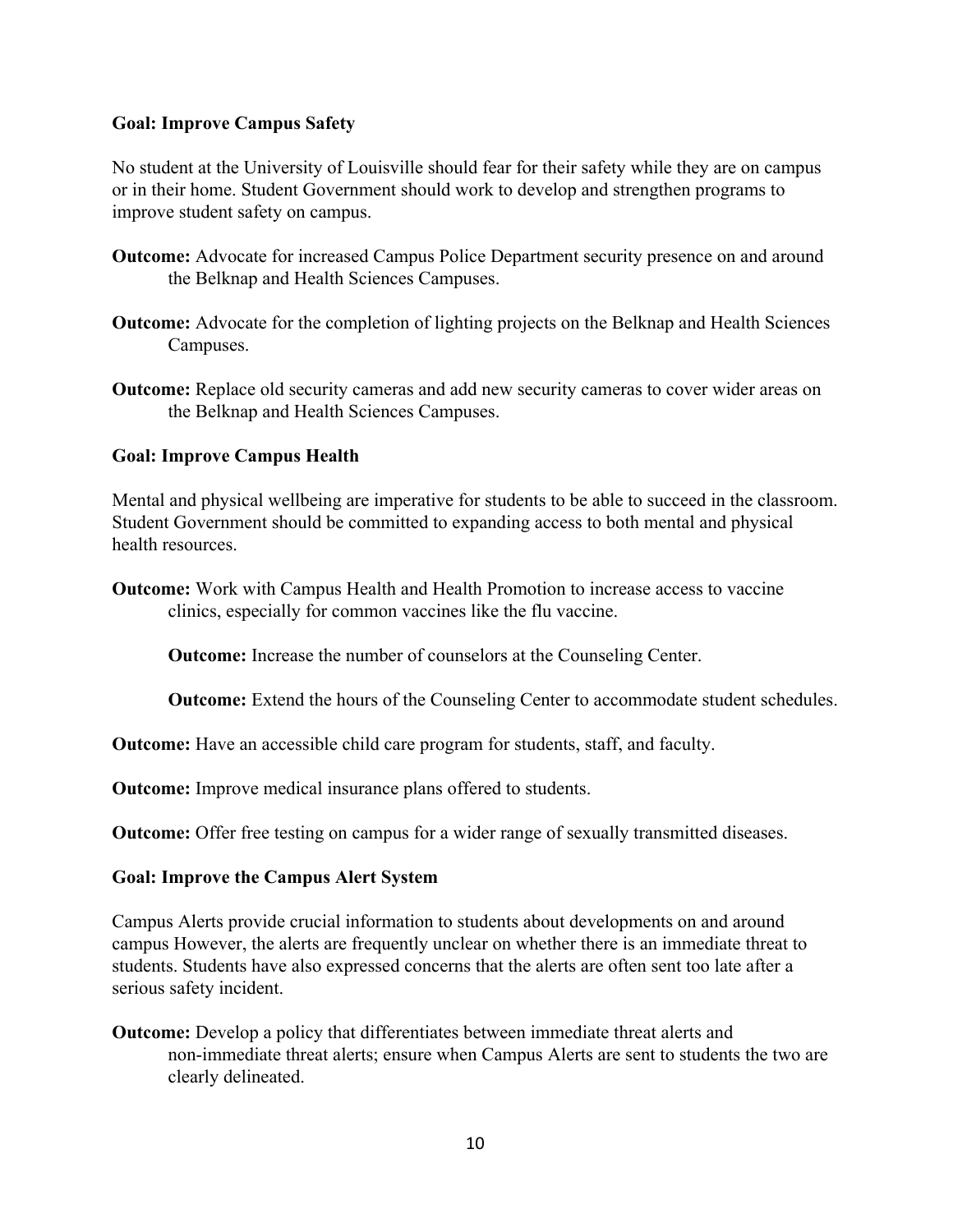- **Outcome:** Develop a policy that clearly defines the timeline for the response to an immediate threat, including how soon an alert must be sent out.
- **Outcome:** Develop a way to inform students of situations that have taken place on or around campus in which an immediate threat is no longer present.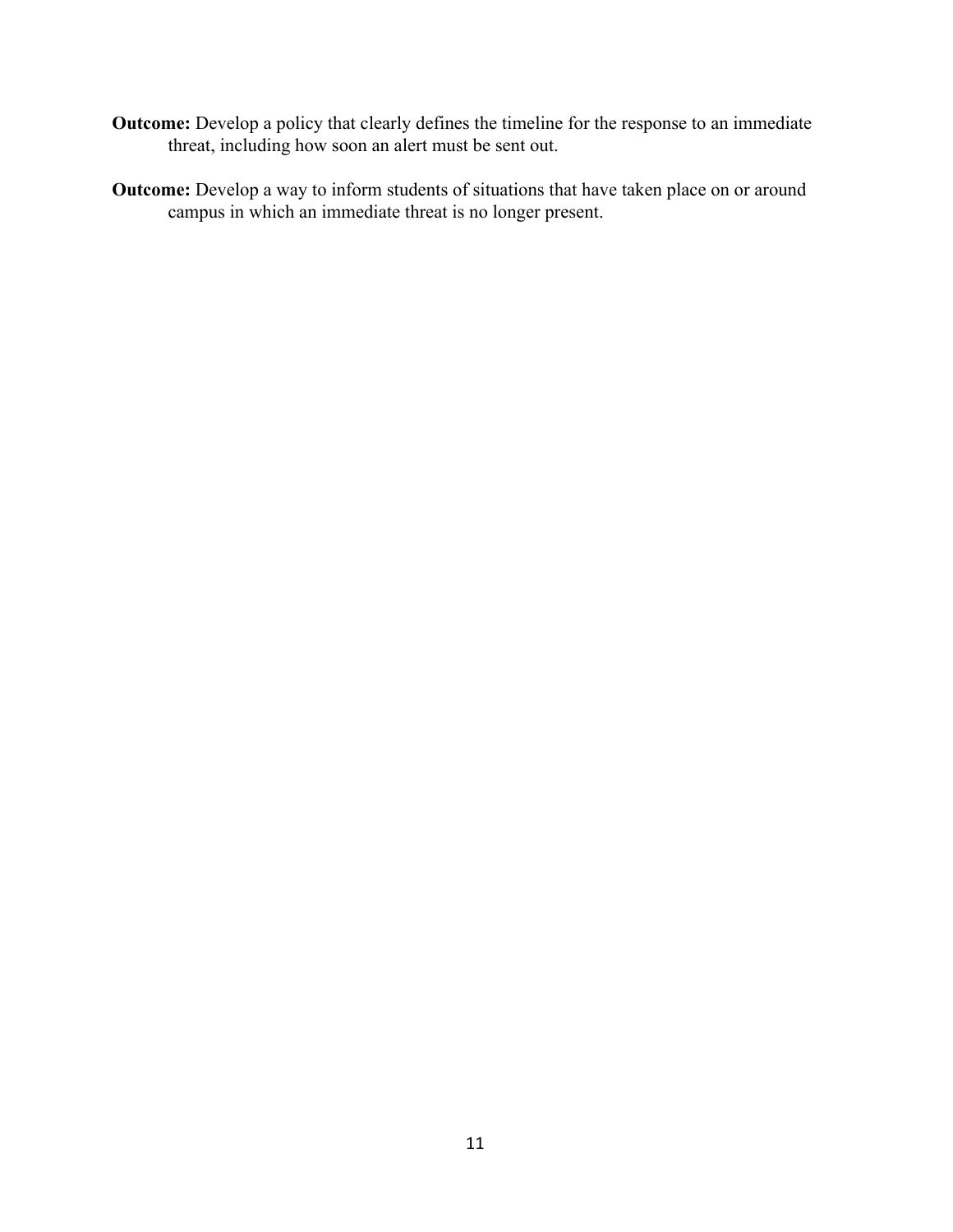# **Academic Enrichment and Retention**

A quality classroom and advising experience are vital to student success. Students reported that Blackboard usage, grading policies, and advising were top priorities. Improvements in these areas will help address some of the main academics-related causes of student retention problems.

### **Goal: Improve Advising**

Advisors provide crucial advice to students to keep them on track toward graduation. Student Government should advocate to streamline and clarify the advising process.

**Outcome:** Develop a formalized process for evaluating advisors.

- **Outcome:** Create a unified advising system across all units with an emphasis on Cardinal Core and accountability measures.
- **Outcome:** Recommend that students who are looking to change majors meet with a career advisor and/ or exploratory advisor.
- **Outcome:** Integrate academic and career advising so that each academic unit has career advisors within the department.

### **Goal: Increase Faculty Blackboard Usage**

Blackboard connects students with their classmates, their assignments, and their grades. When used effectively, Blackboard is a great tool that enhances the classroom experience and improves the overall quality of classroom instruction.

- **Outcome:** Work with the Delphi center to create training videos for students and faculty about using Blackboard.
- **Outcome:** Work with the Provost and Faculty Senate to develop a policy requiring more active faculty blackboard usage.

### **Goal: Improve Course Evaluations**

Students from each college provide feedback after each semester on the courses they took, but the questions on the evaluations vary quite a bit. Student Government should advocate that a certain set of identical questions be included in each college's evaluations. The answers to these questions would set a base for comparisons of courses and faculty across academic units.

**Outcome:** Standardize Questions on Course Evaluations Across Academic Units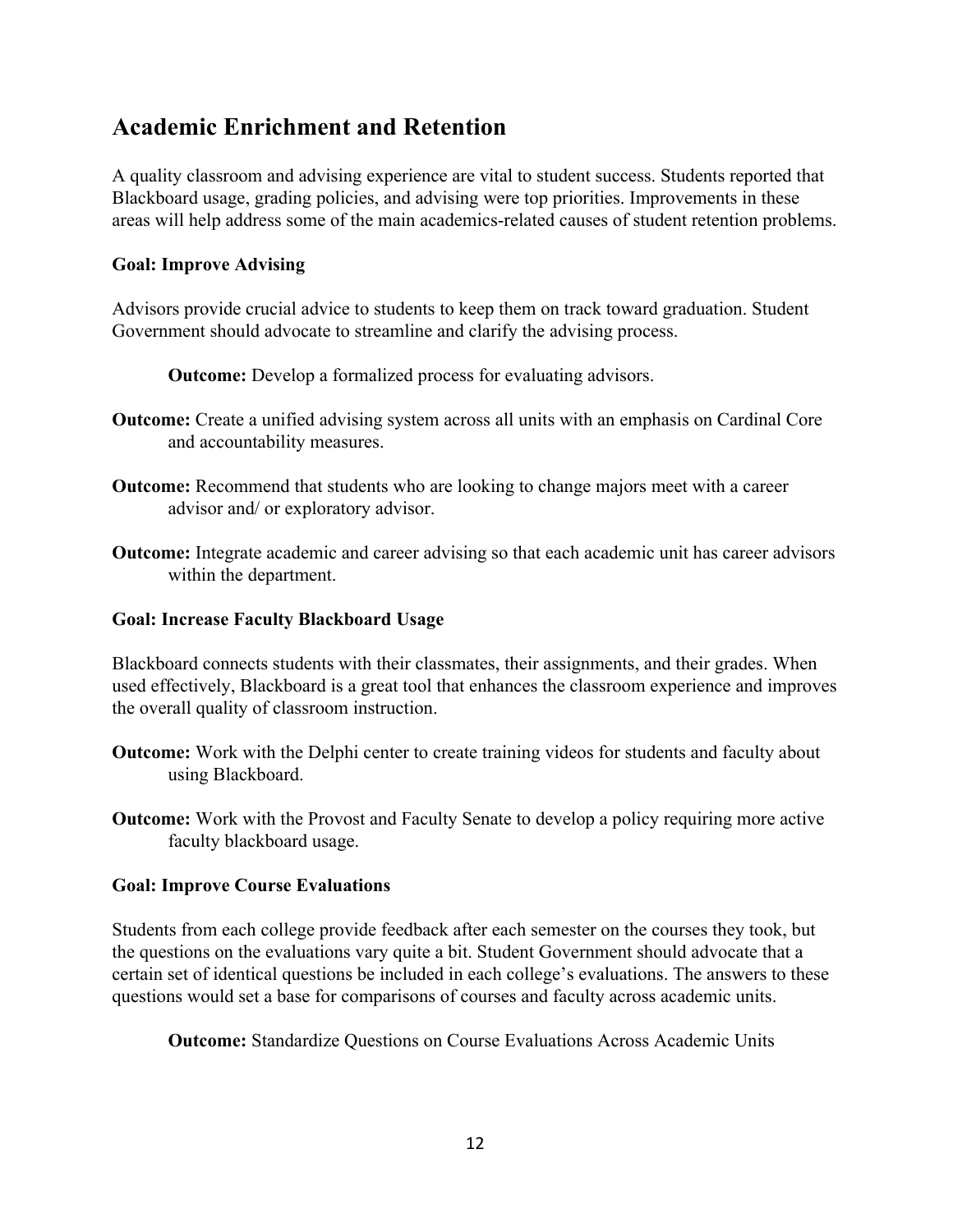### **Goal: Expand Midterm Evaluations Policy via CardSmart to All Classes in All Colleges**

Undergraduate students currently have the right to know their standing in a course before the deadline to withdraw from classes. Student Government should advocate for the expansion of this right to graduate and professional students.

### **Goal: Develop consistency in grading policy**

Grading scales are largely determined by individual professors. Depending on the instructor, students taking the same class and earning the same numerical grade can end up with a different letter grades. Student Government will work with faculty and the Provost to develop consistent methods.

**Outcome:** Develop a consistent grading policy so that classes in the same department have the same grading scale.

### **Goal: Improve Research Opportunities**

As a proud research institution, research opportunities for students should not only be available but also encouraged. Student Government should work to ensure more students are connected with meaningful opportunities to participate in research.

**Outcome:** Aggregate all research opportunities available to students, whether they are opportunities to conduct research or participate in it.

#### **Goal: Redevelop Gen 101 Courses**

Gen 101 classes serve as an introduction to college life and the UofL community. Student Government will work with the University to redevelop these classes to better equip students with necessary skills for college life.

- **Outcome:** Assess the need to have one class that introduces students to the University of Louisville and a separate class that introduces students to their major or college.
- **Outcome:** Include financial literacy, personal health, life skills, sexual assault information, professionalism, and resources on campus in Gen 101 coursework.

#### **Goal: Focus on Underserved Students**

Although all of our students have ended up at the University of Louisville, they have not all come with the same resources or from the same backgrounds. Student Government will work to ensure that all students have the resources they need to be successful, regardless of their background.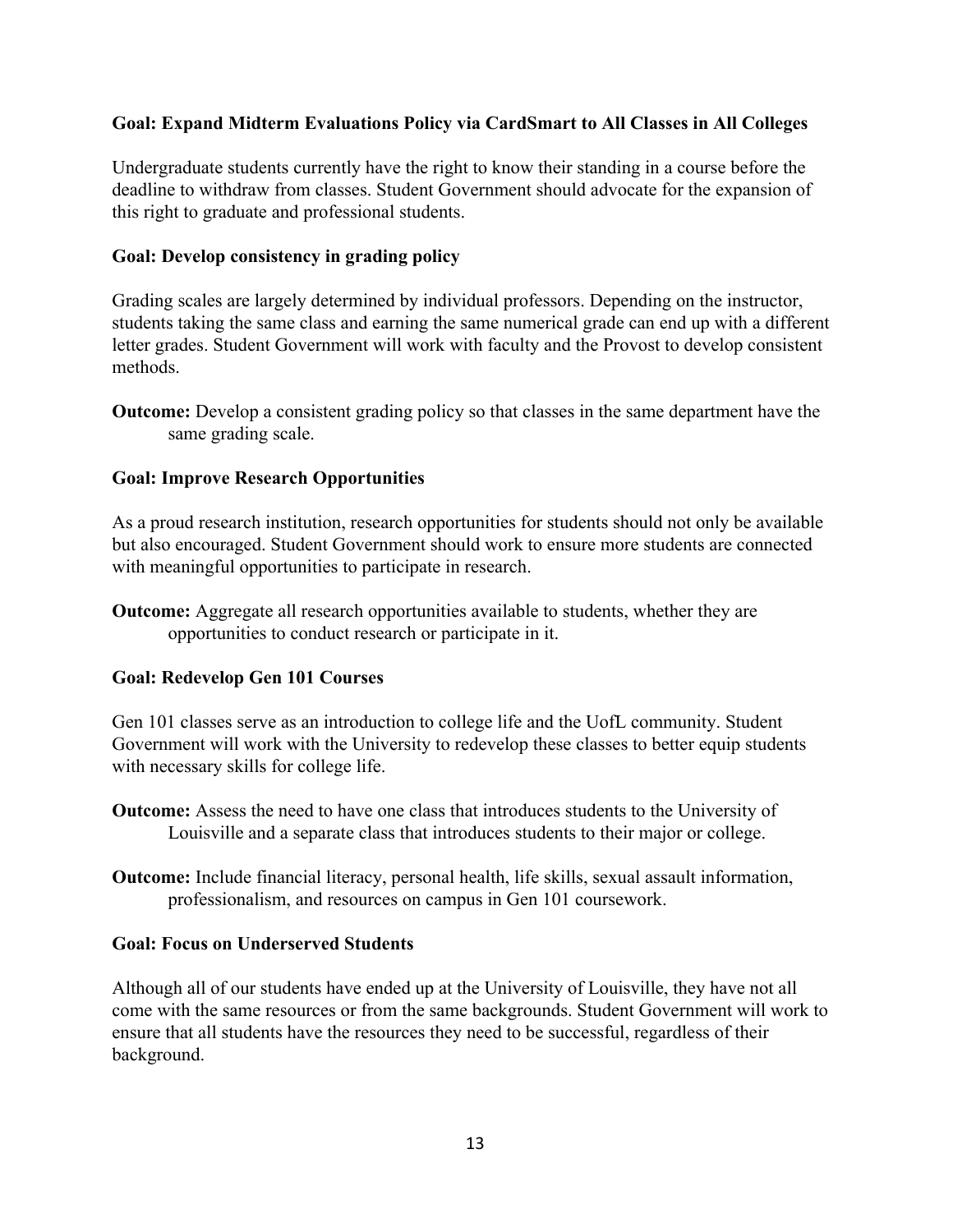**Outcome:** Evaluate the success rates of underserved students and provide appropriate support and resources to close the achievement gap.

### **Goal: Improve Experience for Commuter Students**

Commuter students can find it difficult to find ways to get involved on campus and to feel like they belong. Student Government will work to create ways to connect commuter students with the larger campus.

**Outcome:** Create a commuter student space on campus.

**Outcome:** Design programs to connect commuter students to organizations on campus, i.e. learning communities.

### **Goal: Improve Instructor Accountability**

A student's experience with a class and with a subject depend to a large extent on the instructor teaching the course. When instructors fail to upload syllabi or post grades in a timely manner, it is more difficult for students to succeed in their courses.

- **Outcome:** Develop accountability measures for instructors who do not follow the official policy regarding uploading syllabi to Blackboard.
- **Outcome:** Collect and allow students to access previous class syllabi so they are better informed when enrolling in classes.
- **Outcome:** Develop accountability measures for instructors regarding grade posting deadlines.
- **Outcome:** Develop accountability measures for instructors who fail to notify students of required textbooks or resources before classes start.
- **Outcome:** Work with administration to develop workshops and training opportunities for instructors to learn how to make their classrooms more inclusive for all students.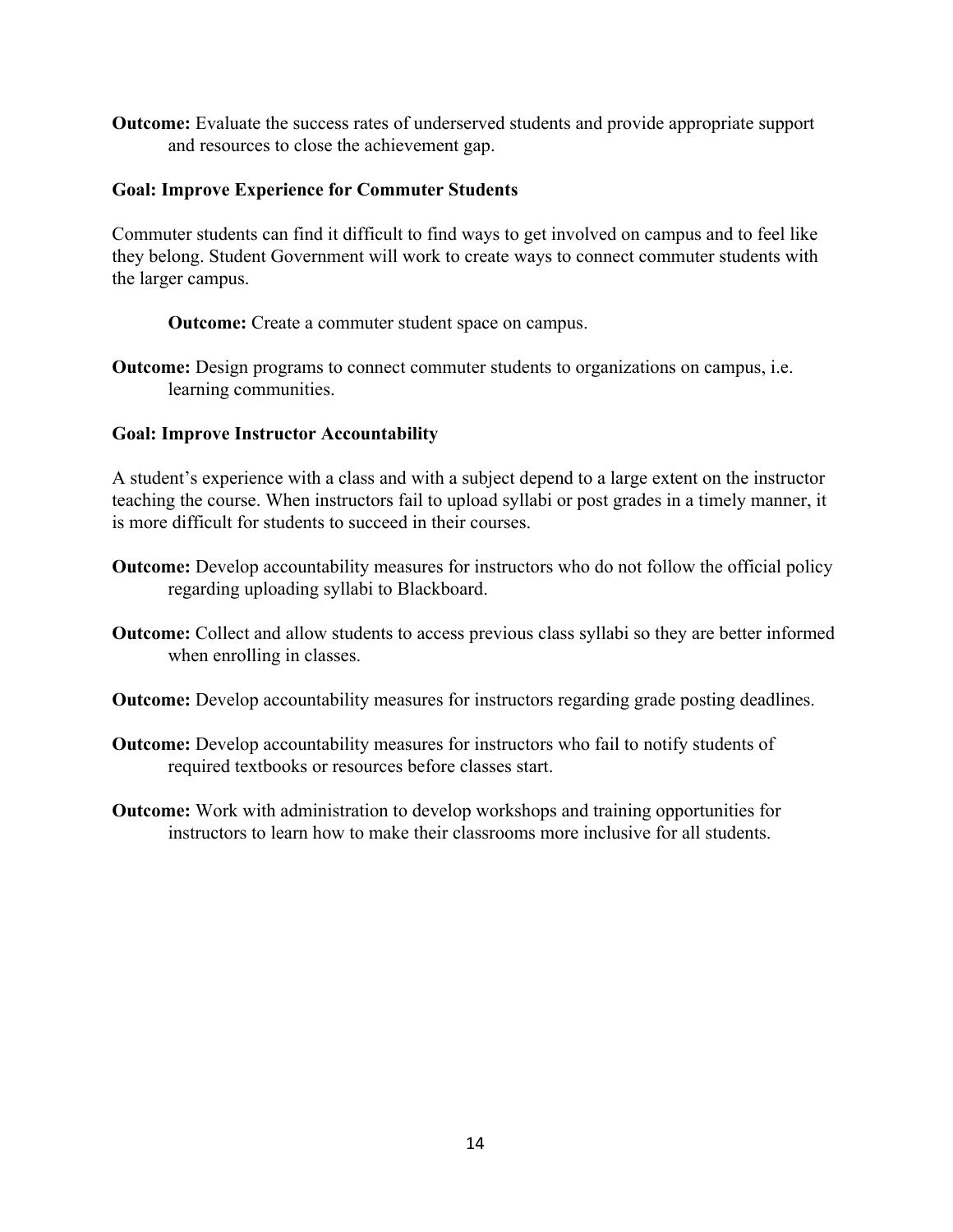# **Student Engagement**

The culture on campus is different for every student, but the Student Government's goals for improving this culture fall into three categories: campus engagement, civic engagement, and community engagement.

# *Campus Engagement*

### **Goal: Improve SGA Elections**

Student Government has a large impact on the campus community, and it is important that more and more students participate in elections to select the most representative officers.

- **Outcome:** Encourage more students who run for SGA positions by reaching out to different RSO's and students from different backgrounds.
- **Outcome:** Improve voter participation in campus elections by increasing election promotion and holding voting drives.

### **Goal: Rebrand SGA**

Student Government should work to increase its presence on social media and on campus to ensure that every student knows what we are doing and how to get in contact with us.

**Outcome:** Use the new SGA logo on new marketing materials to promote SGA.

**Outcome:** Encourage every Student Council to adopt the new SGA logo.

**Outcome:** Increase social media engagement.

- Post more updates from the executive officers and from senate.
- Have freshmen follow SGA social media for a chance to win a prize at orientation sessions.
- Have giveaways on social media for following and liking or retweeting an SGA post.

### **Goal: Improve Representation Within SGA**

Diversity is one of our greatest assets as a campus community. It is important that our organization reflects the diversity of the student body. SGA will work to ensure adequate representation is achieved.

**Outcome:** Create a Diversity and Inclusion Committee under the Executive Vice President to address issues underserved students face and get these students involved in SGA.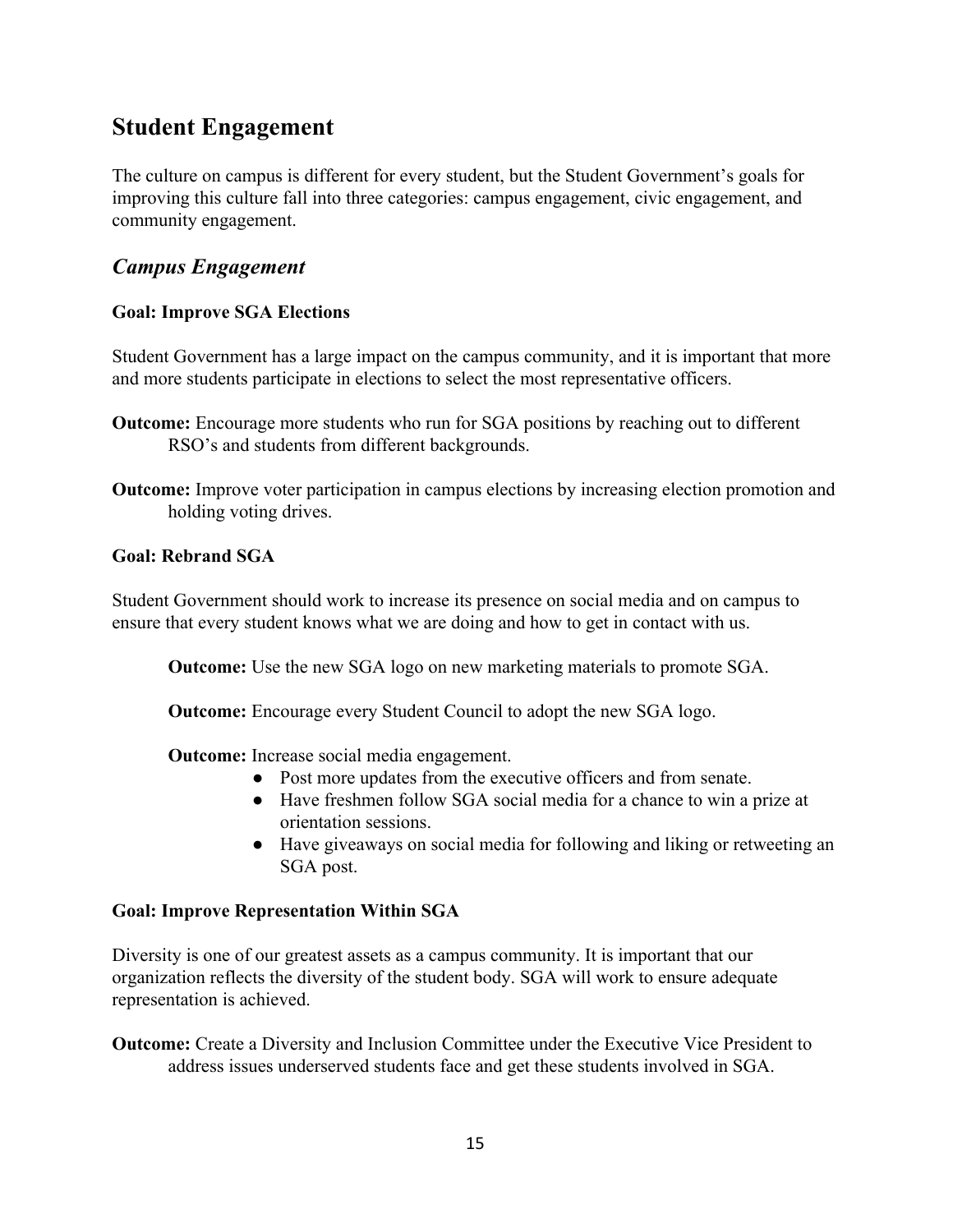**Outcome:** Use Task Force Freshmen and Freshmen Lead to encourage a diverse group of students to get involved in SGA.

### **Goal: Improve Campus Life and Involvement**

When more students are involved in organizations and activities on campus, we see better rates of student retention and student success. SGA will work to increase programming and involvement opportunities for students to find their fit on campus.

**Outcome:** Continue to improve our vibrant campus life by promoting and supporting the Student Activities Board, Engage Lead Serve Board, Club Programming Committee, Student Organization Advisory Board, and Recognized Student Organizations.

**Outcome:** Encourage more active Engage platform use for event and organization promotion.

# *Civic Engagement*

### **Goal: Increase Student Involvement in Higher Education Policy Making and Advocacy**

As students at a public University, it is especially important that local, state, and federal legislators understand our priorities and the importance of continued support for the University of Louisville and other higher education opportunities. Student Government should equip students with the resources and information to advocate effectively.

**Outcome:** Plan at least one advocacy trip to D.C. a year to meet with Kentucky's federal delegation to discuss promising developments and student needs on campus.

**Outcome:** Increase Cards in Action student participation by 5% each year.

**Outcome:** Plan workshops that emphasize the importance of higher education policy and host at least one workshop per semester.

**Outcome:** Market the Frankfort internship program to majors outside of political science.

**Outcome:** Advertise civic internship opportunities such as campaign internships and volunteer opportunities to all students.

### **Goal: Encourage Voting in Local, State, and Federal Elections**

College students are impacted by countless issues decided by legislators at the local, state, and federal levels. Student Government should work to ensure that students are equipped to participate in these elections.

**Outcome:** Increase student turnout in local, state, and federal elections.